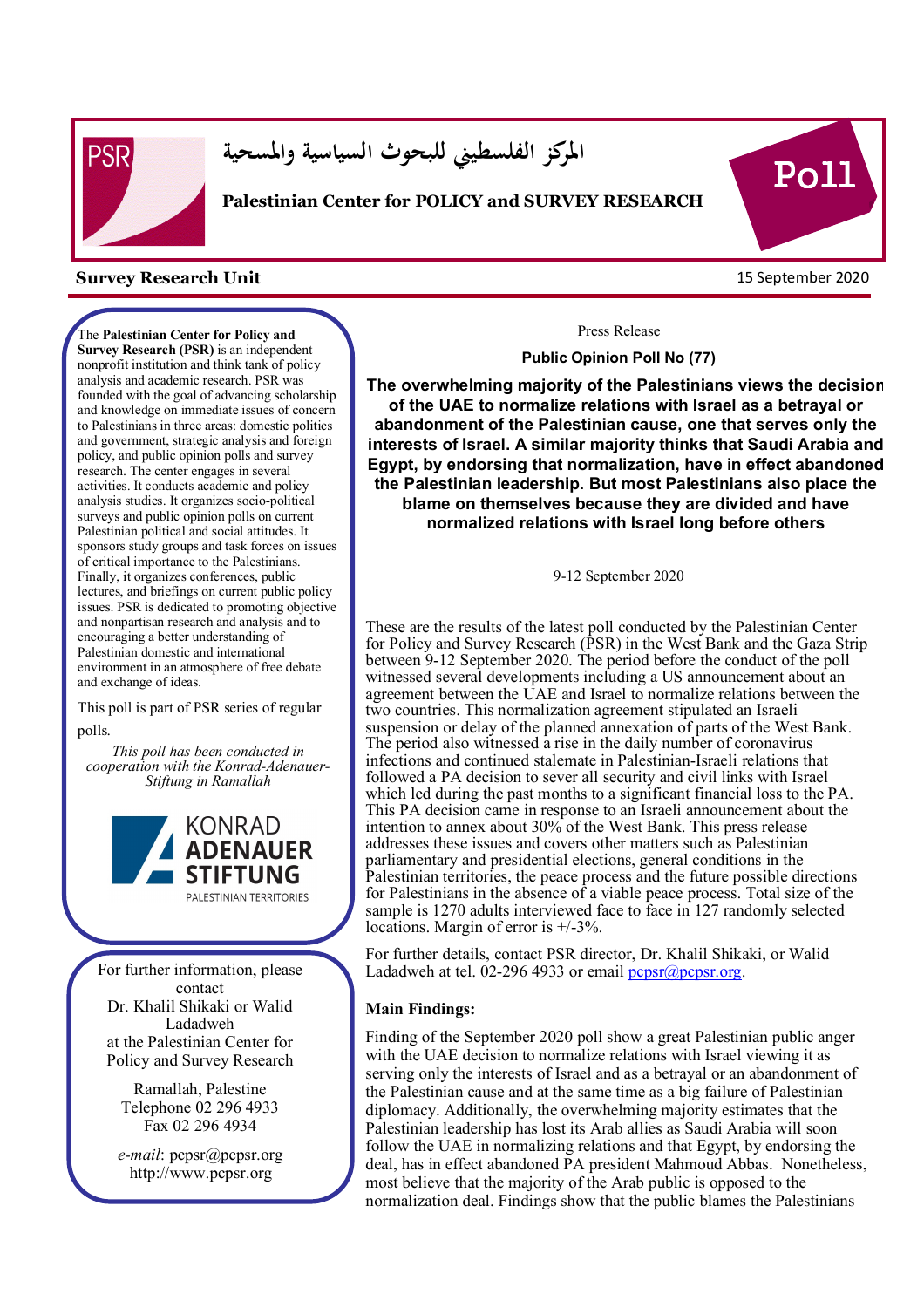themselves for this development: the split between the West Bank and the Gaza Strip and the fact that they had normalized relations with Israel before many others may have hastened the arrival of this day.

The public does not show an appreciation of the fact that the UAE-Israel deal requires the suspension of the annexation plan. The reason for this is the fact that three quarters think that the suspension is only temporary and will soon take place, the normalization deal notwithstanding. Moreover, based on this assessment, the public is opposed to the restoration of PA-Israel security coordination despite the fact that half of the public wishes to restore civil and fiscal relations between the two sides.

Findings also show a significant decline in support for the two-state solution compared to the situation three months ago. They also show that the consensus in rejecting the Trump plan, the deal of the century, first documented in PSR's February 2020 poll, remains unchanged. Similarly, the overwhelming majority remains opposed to a resumption of contacts with the Trump administration. Despite the majority expectation that Trump will lose the upcoming US presidential elections, only one fifth expects positive policy change if the Democratic candidate Joe Biden wins.

Domestically, findings show continued satisfaction with the PA measures to contain the spread of the coronavirus pandemic despite significant decline in the level of satisfaction, especially with the prime minister's performance. Moreover, a majority is opposed to the severing of coordination and cooperation with Israel in the fight against the spread of the coronavirus.

Demand for the resignation of president Abbas rises in this poll. Parallel to this, satisfaction with the performance of the president has declined. As a result, if elections were held today, Hamas' Haniyyeh would win a majority of the public vote. This development might have been boosted by the current economic difficulties in the West Bank resulting from the severing of civil and fiscal coordination with Israel and the resulting inability of the PA to pay the public sector in full. Findings also show a drop in the perception of safety and security in the West Bank and an increase in the desire to emigrate. Despite these developments, the popularity of Fatah in the West Bank is not negatively affected; to the contrary, the findings show a little improvement in its popularity.

#### **(1) UAE-Israel normalization agreement:**

- A majority of 63% view the normalization agreement between the UAE and Israel as a major event that represents a significant regional shift while 32% view as minor development.
- Findings show a consensus (86%) that the agreement serves only the interests of Israel while 8% think it serves the interests of both the Palestinians and the Israelis and only 1% think it serves the interests of the Palestinians only.
- We asked the public to pick one word that represents its sentiments toward the normalization agreement: the majority (53%) picked "betrayal," 17% picked "abandonment" 13% "insult," 9% "indifference," 6% "sadness," while only 1% picked words like "satisfaction," "pride," and "joy."
- Most Palestinians (57%) believe that the majority among the Arab public is opposed to the normalization agreement while 20% believe an Arab majority supports it.
- A large majority (70%) believes that other Arab countries, such as Bahrain, Oman, Sudan, and Morocco, will sign similar agreements with Israel while 24% believe they will not do that.
- An overwhelming majority (80%) believes that Saudi Arabia has given the green light to the UAE to sign the normalization agreement and a similar majority (82%) believes that Saudi Arabia too will sign a similar public agreement.
- Similarly, an overwhelming majority of the public (78%) believes that the Egyptian position welcoming the agreement represents an abandonment of the Palestinian leadership led by Abbas while 18% do not share this view.
- A majority of 55% believes that Mohammad Dahlan was one of the participants in the making of the UAE-Israel normalization agreement while 24% do not share this view.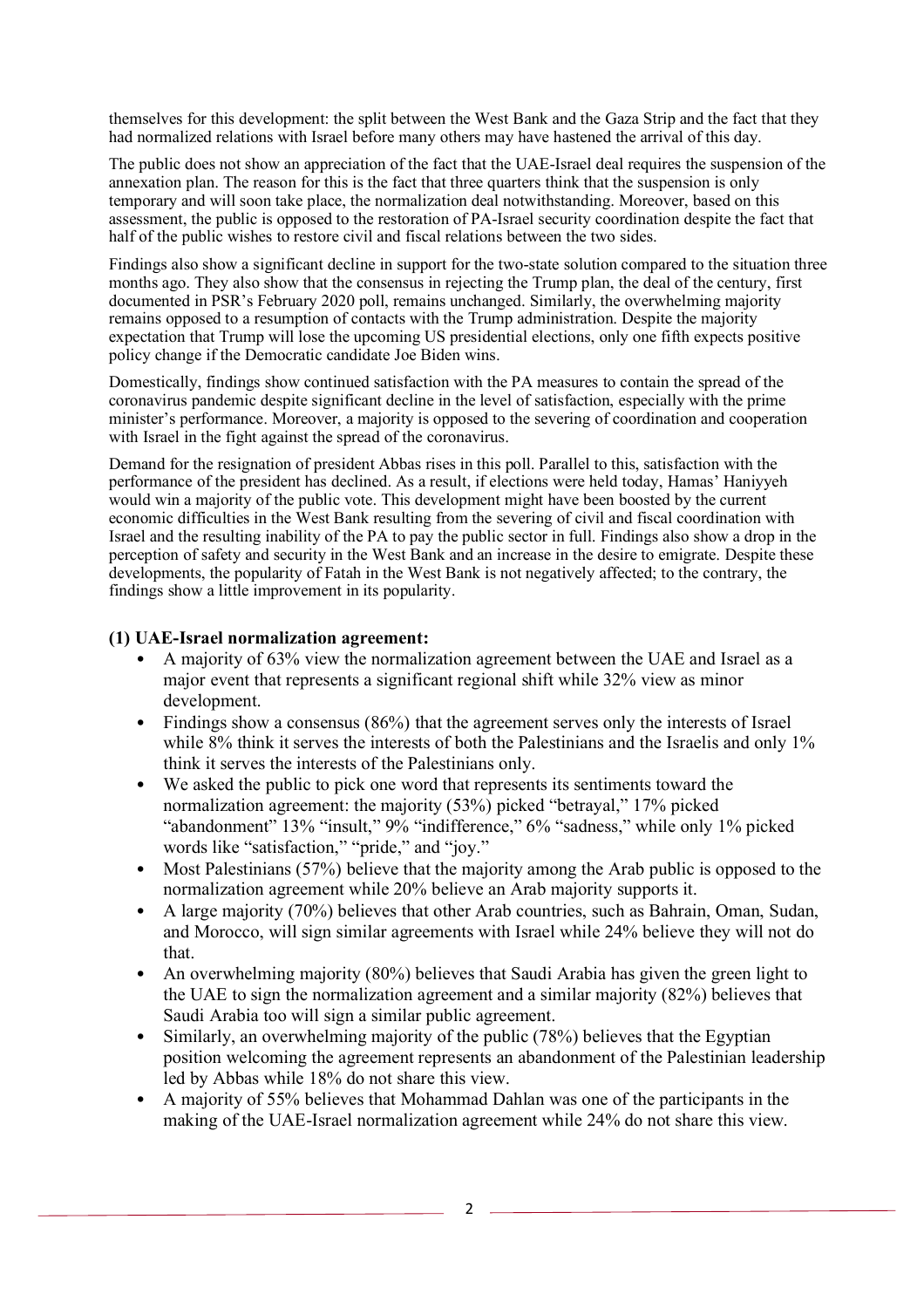- Nonetheless, a majority of 53% believes that the blame for the normalization deal falls on the shoulders of the Palestinians themselves due to their division and due to the fact that they have recognized Israel and normalized relations with it long before the others; 42% disagree with this view.
- Also, a majority of 62% views the UAE defection from the previous declared Arab consensus on Palestine as a great failure for Palestinian diplomacy; 31% do not share this view.

# **(2) Annexation and the severing of relations with Israel in post UAE-Israel normalization:**

- Three quarters of the public (75%) believe that the normalization agreement forces Israel to merely postpone annexation while 19% think it forces it to put an end to it.
- Now, after the normalization agreement, a majority of 62% is opposed to the restoration of security coordination with Israel while 32% are in favor of restoring it.
- But half of the public (50%) supports, and 45% oppose, the restoration of civil and fiscal coordination with Israel.
- If Israel conditioned resumption of civil and fiscal coordination with a resumption of security coordination, a majority of 59% will oppose, and 35% will support, the resumption of relations.
- In response to an actual Israeli annexation of Palestinian territories, the public is divided on how to respond. When asked to choose one of five possible responses, 28% favored resumption of armed struggle, 20% selected stopping the implementation of the Oslo agreement, another 20% favored return to negotiations with Israel and the US on the basis of a Palestinian peace plan, 19% preferred waging nonviolent resistance, and 6% selected the abandonment of the two-state solution in favor of a one-state solution.
- The public indicates great worries about the future in case of continued severing of relations with Israel. For example, 74% say they are worried that Israel will stop transfer of clearance revenues, which would mean that the PA would not be able to pay the public sector. 75% say they are worried that patients would not be able to travel from the Gaza Strip to the West Bank or Israel for medical treatment. 77% are worried that they would soon witness shortages or complete cut-off in supplies of water and electricity from Israel. 59% are worried that armed clashes would erupt with Israel. Another 59% are worried that the PA would collapse or fail to deliver services. 70% are worried that security chaos and anarchy would return to Palestinian life. Finally, 60% say they are worried that they would not be able to travel abroad via Jordan.
- It is interesting to note that despite the great worry, a majority of the public (63%) does not believe that the PA has in fact ended security coordination with Israel and only 30% believe it indeed did.
- A majority of 61% does not expect Israel to resume its military rule and that of its civil administration now after Abbas' decision to sever relations with Israel and his invitation to Israel to assume full responsibility for the occupied territories. One third (32%) expects Israel to do so.
- A large majority of 75% says it does not prefer the return of Israeli military rule or civil administration while only 21% say they do prefer that.

# **(3) The Peace process and the US "Deal of the Century":**

- Support for the concept of the two-state solution declines to 39% and opposition stands at 58%. No description or details were provided for the concept. Three months ago, support for the concept stood at 45%.
- A majority of 62% believes that the two-state solution is no longer practical or feasible due to the expansion of Israeli settlements while 31% believe that the solution remains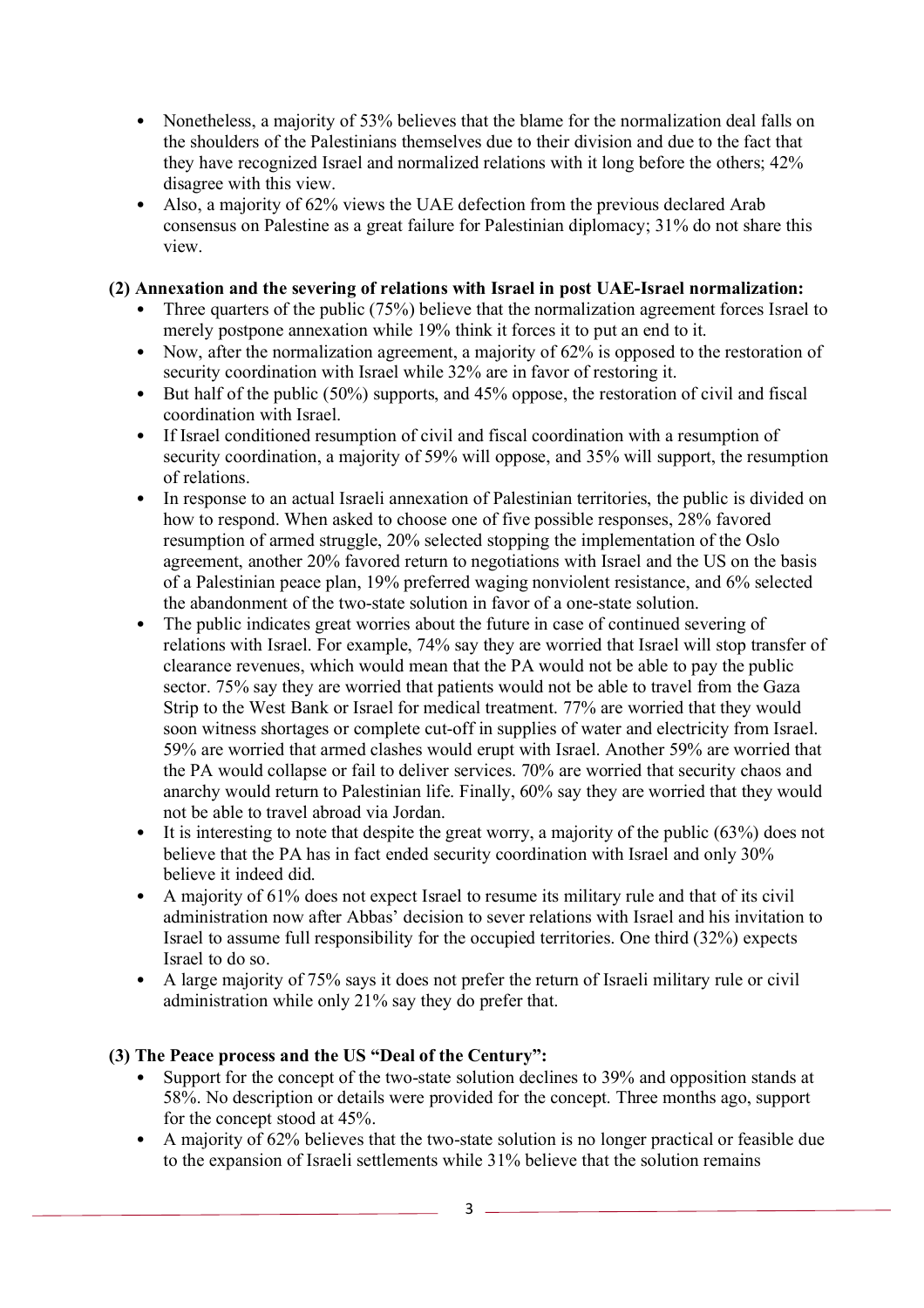practical. Moreover, 77% believe that the chances for the creation of a Palestinian state alongside the state of Israel in the next five years are slim or nonexistence while 20% believe the chances to be medium or high.

- The most preferred way out of the current status quo is "reaching a peace agreement with Israel" according to 27% of the public while 36% prefer waging "an armed struggle against the Israeli occupation." 14% prefer "waging a non-violent resistance" and 14% prefer to keep the status quo. Three months ago, 28% said that they prefer reaching a peace agreement with Israel and 38% said they prefer waging an armed struggle.
- When asked about the most effective means of ending the Israeli occupation, 41% chose armed struggle, 24% negotiations, and 26% popular resistance. Three months ago, 45% chose armed struggle and 24% chose negotiations.
- We asked the public about the Trump plan, known as the "deal of the century:" 92% say they oppose it and 5% say they support it. Three months ago, 88% expressed opposition to the plan.
- If the Palestinians accept the Deal of the Century, what are the chances that such acceptance would lead to the end of the Israeli occupation and to the building of a Palestinian state? 55% think the chances are zero; 26% think the chances are less than 50%; and only 16% think that the chances are 50% or more.
- A majority of 71% is opposed and 19% are not opposed to a resumption of dialogue between the Palestinian leadership and the Trump Administration. Official contacts between the PA and the US government were suspended by the PA after the US, in December 2017, recognized Jerusalem as the capital of Israel. Three months ago, 69% said they were opposed to the resumption of dialogue with the US.
- A majority of 61% expects president Trump to lose the next US presidential election and 30% expect him to win it. Nonetheless, only 21% expect a positive change if Biden wins while  $34\%$  believe US policy will not change and  $35\%$  expect it to become worse.

# **(4) PA performance during the COVID-19 pandemic:**

- A two-third majority (68%) is satisfied with the measure taken by the PA to prevent travel between the various governorates in order to contain the Coronavirus pandemic.
- Similarly, the findings show that the majority is satisfied with the performance of the various entities and individuals involved in the management of the Coronavirus crisis. For example, 64% express satisfaction with the performance of the security services deployed in their areas and 57% are satisfied with the performance of the governor in their area. On the other hand, satisfaction with the performance of the prime minister Mohammad Shtayyeh stands at 48% today compared to 62% three months ago.
- The majority indicates that it has been harmed economically as a result of the pandemic: 70% say their income or salary has been reduced; 61% say their income or salary has been stopped; and 52% say they stopped working or became unemployed.
- A majority of 55% say that are dissatisfied with the PA decision during the past several months to stop cooperation and coordination with Israel in the health sector with the aim of combating the coronavirus, 42% are satisfied with that decision.

# **(5) Legislative and presidential election**

- 62% of the public want president Abbas to resign while 31% want him to remain in office. Three months ago, 58% said they want Abbas to resign. Demand for Abbas' resignation stands at 54% in the West Bank and 74% in the Gaza Strip.
- Level of satisfaction with the performance of president Abbas stands at 31% and dissatisfaction at 63%. Level of satisfaction with Abbas stands at 36% in the West Bank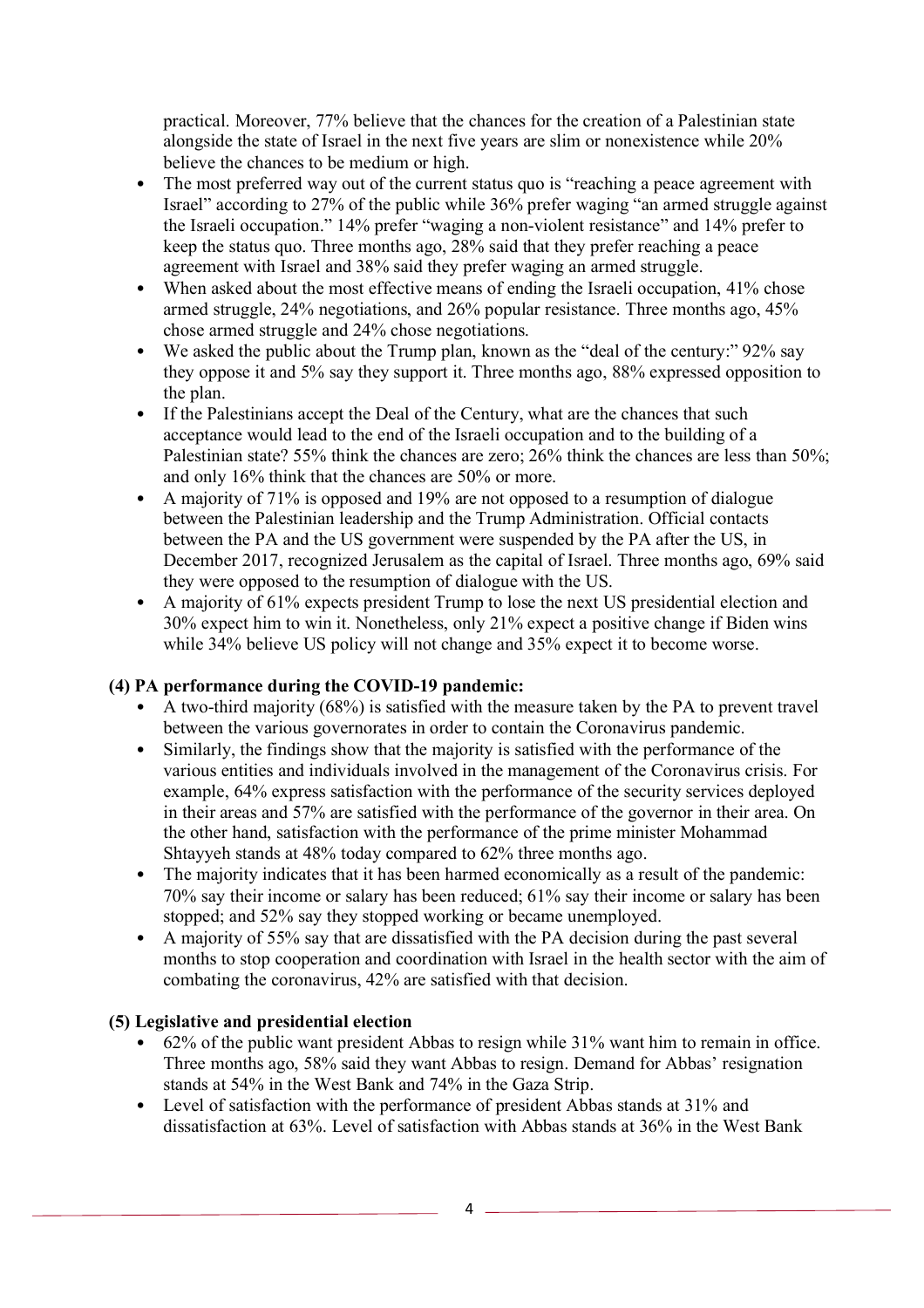and 24% in the Gaza Strip. Three months ago, satisfaction with Abbas stood at 36% (44% in the West Bank and 24% in the Gaza Strip).

- If new presidential elections were held today and only two were nominated, Mahmoud Abbas and Ismail Haniyeh, the former would receive 39% and the latter 52% of the vote (compared to 42% for Abbas and 49% for Haniyeh threw months ago). In the Gaza Strip, Abbas receives 32% of the vote (compared to 32% three months ago) and Haniyeh receives 62% (compared to 61% three months ago). In the West Bank, Abbas receives 46% (compared to 51% three months ago) and Haniyeh 42% (compared to 38% three months ago). If the competition was between Marwan Barghouti and Ismail Haniyeh, Barghouti receives 55% and Haniyeh 39%. If the competition is between prime minister Mohammad Shtayyeh and Haniyyeh, the former receives 41% and the latter 51%.
- We asked in an open-ended question about potential Abbas successors: If president Abbas does not nominate himself in a new election, 22% prefer to see Marwan Barghouti replacing him, while 18% prefer Ismail Haniyeh. Mohammad Dahlan is preferred by 7% (1% in the West Bank and 15% in the Gaza Strip), Mohammad Shtayyeh is preferred by 5%, Mustafa Barghouti by 4%, Khalid Mishal by 3%, and Salam Fayyad by 2%.
- We also asked the public about its willingness to participate in the upcoming elections and if so, to whom it will vote. If new legislative elections were held today with the participation of all factions, 61% say they would participate in such elections. Of those who would participate, 34% say they will vote for Hamas and 38% say they will vote for Fatah, 8% will vote for all other third parties combined, and 20% are undecided. Three months ago, vote for Hamas stood at 34% and Fatah at 36%. Vote for Hamas in the Gaza Strip stands today at 45% (compared to 47% three months ago) and for Fatah at 30% (compared to 28% three months ago). In the West Bank, vote for Hamas stands at 23% (compared to 23% three months ago) and Fatah at 46% (compared to 42% three months ago).

#### **(6) Domestic conditions:**

- Positive evaluation of conditions in the Gaza Strip stands at 5% and positive evaluation of conditions in the West Bank stands at 16%.
- Nonetheless, perception of safety and security in the Gaza Strip stands at 71% and in the West Bank at 57%.
- 24% of the public say they want to emigrate due to political, security, and economic conditions. The percentage in the Gaza Strip stands at 25% and in the West Bank at 24%. Three months ago, only 18% of West Bankers expressed a desire to emigrate.
- Perception of corruption in PA institutions stands at 80%. Three months ago, 81% expressed a similar view.
- The public is divided over its assessment of the PA: a majority of 62% views it as a burden on the Palestinian people while 33% view it as an asset for the Palestinian people. Three months ago, only 52% viewed the PA as a burden.
- A year and a half since the formation of the Shtayyeh government, findings indicate persistent pessimism. Responding to a question about expectations regarding the ability of the Shtayyeh government to make progress in reconciliation and reunification, 60% expect failure; only 31% expect success. In a similar question about the ability of the new government to organize legislative or legislative and presidential elections in the West Bank and the Gaza Strip, a majority of 58% expects failure and 33% expect success. In another question about the ability of the new government to improve economic conditions, a majority of 61% expects failure and 32% expects success.
- An overwhelming majority of the public (80%) is opposed to the arrest by the PA security services of activists who were planning to demonstrate or were demonstrating against corruption in the PA while 17% support these arrests.